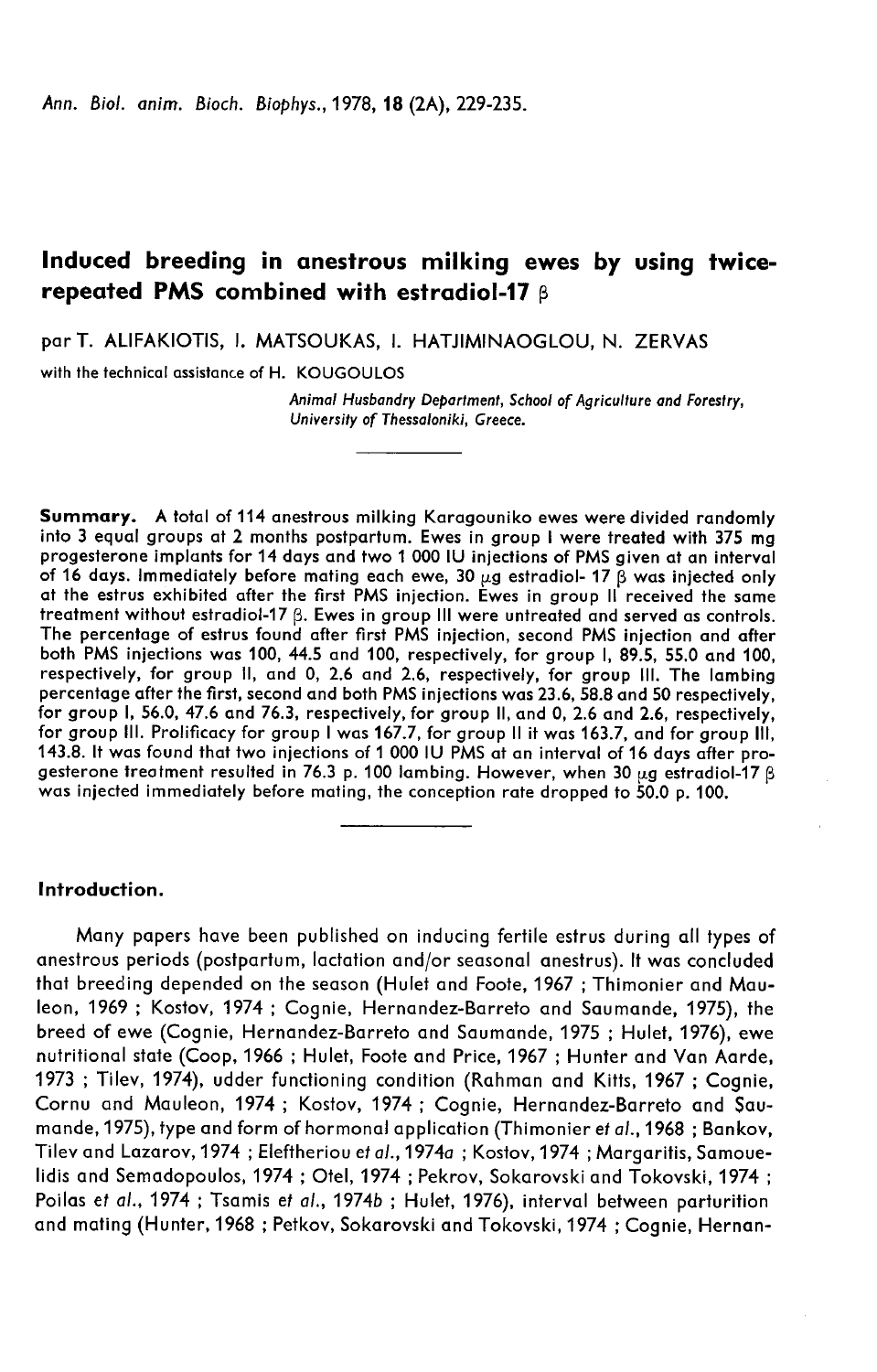dez-Barreto and Saumande, 1975), number of lambs suckled per ewe, level of lcictation (Cognie, Cornu and Mauleon,1974 ; Cognie, Hernandez-Barreto and Saumande, 1975), mating by natural or artificial insemination (Eleftheriou, Margaritis and Samadopoulos, 1974 ; Gordon, 1975), number of lambs born per ewe (Cognie, Cornu and Mauleon, 1974 ; Cognie, Hernandez-Barreto and Saumande, 1975).

The present research was undertaken in view of establishing an hormonal treatment for successfully breeding lactating anestrous ewes using twice-repeated PMS combined with estradiol-17 B for improving conception rate (Hawk, 1974 ; Hawkand Cooper, 1975).

#### Material and methods.

One hundred and fourteen lactating Karagouniko ewes, a native milking breed, with weaned lambs were used. This breed shows seasonal estrous cycle activity during early autumn and an anestrous period during spring and summer. The experimental ewes lambed during December and January and were treated hormonally 2 months later on March 1. They were su bjected to standard management practice as to housing and nutrition, and were milked twice daily. The ewes were randomly assigned to 3 experimental groups of 38 animals each. Three ewes in each group were laparotomized 3 days before starting the hormonal treatment to determine if the ovaries were in an anestrous state. Silicone rubber implants containing 375 mg progesterone were placed in all ewes of group I ; they were withdrawn 14 days later. Immediately after implant withdrawal, 1 000 IU PMS were injected intramuscularly into each ewe and 3 painted vasectomized rams were put with the flock. Each ewe from the group showing estrus was injected intramuscularly with 30  $\mu$ q estradiol-17  $\beta$  in corn oil and led to the ram for hand mating. These mated females were then placed in a nearby pen with rams of proven fertility for free mating. A total of 5 rams was used for each experimental group. A second PMS treatment of 1 000 IU was applied on all

|                 | Hormonal treatment                                                          |                            |                          |                                            |                                  |               |  |  |
|-----------------|-----------------------------------------------------------------------------|----------------------------|--------------------------|--------------------------------------------|----------------------------------|---------------|--|--|
| No. of<br>group | Type of<br>hormone                                                          | Route of<br>administration | Duration of<br>treatment | Days of<br>treatment                       | Amount<br>administ.              | No. o<br>ewes |  |  |
|                 | Progesterone $(1)$<br>PMS $(^{2})$<br>Estradiol-17 $\beta$ ( <sup>3</sup> ) | implant<br>i. m.<br>i. m.  | 14 days<br>twice<br>once | 1st-14th<br>14th and 32nd<br>day of mating | 375 ma<br>1 000 IU<br>$30 \mu g$ | 38            |  |  |
| Ш               | Progesterone<br><b>PMS</b>                                                  | implant<br>i. m.           | 14 days<br>twice         | $1st-14th$<br>14th and 32nd                | 375 mg<br>1 000 IU <sub>Y</sub>  | 38            |  |  |
| Ш               | Controls (4)                                                                |                            |                          |                                            |                                  | 38            |  |  |

TABLE 1

Experimental design for hormone-induced breeding in anoestrous milking ewes

(1) Silicone rubber implants. Trade name « Sil-Estrus », Abbot Co., Greece. (2) Pregnant mare serum. Trade name «Gestyl», N. V. Organon-Niadas, Greece. (3) Estradiol-173 was injected immediately before mating. (4) No treatment.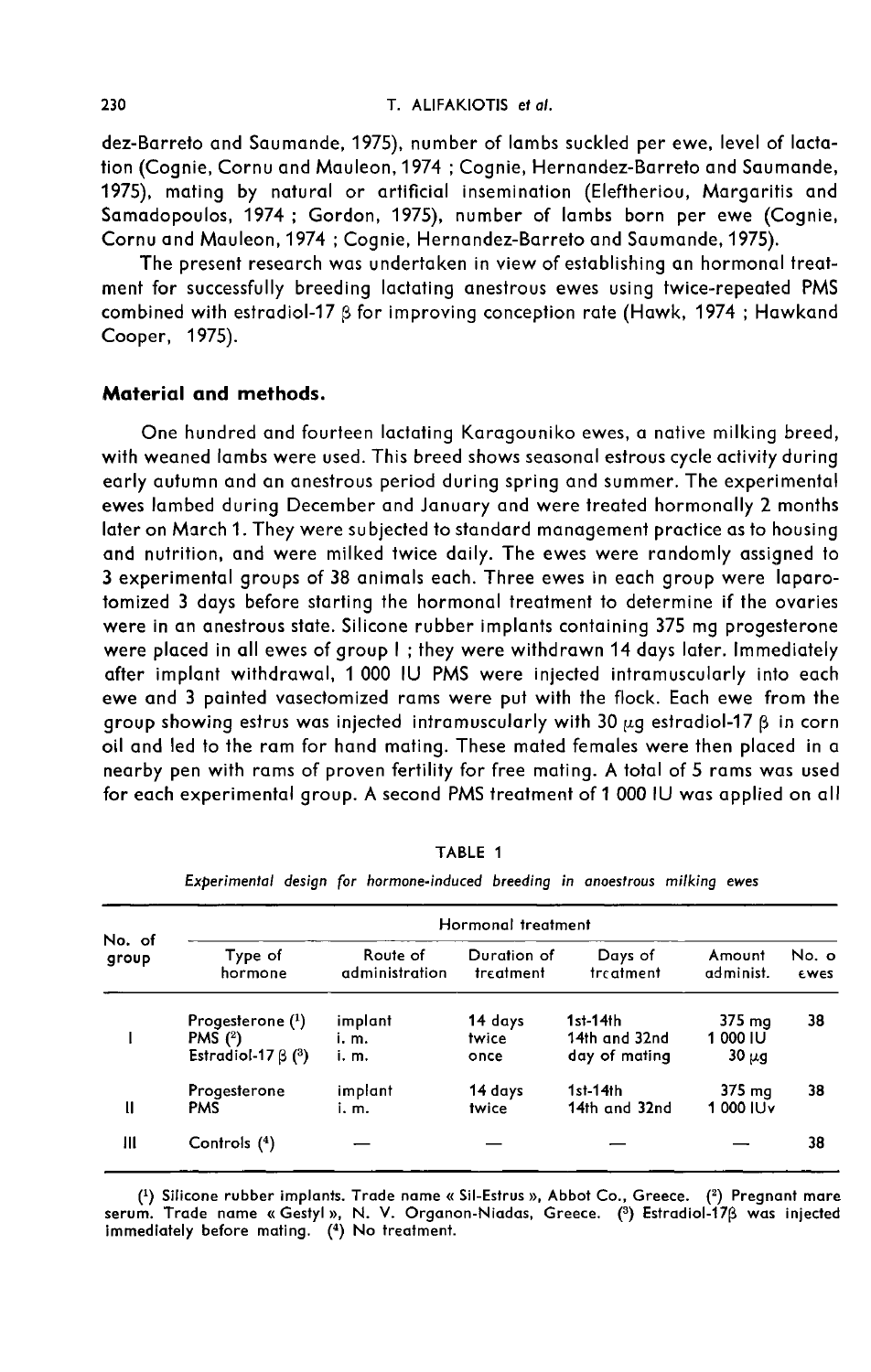the ewes of the group, and the ones showing estrus were mated to fertile rams without receiving estradiol-17  $\beta$ . The ewes in group II were subjected to the same hormonal treatment, but the administration of 30  $\mu$ g estradiol-17  $\beta$  immediately before mating was omitted. The ewes in group III were not treated and served as controls. Procedures for checking estrus and mating were similar in all groups. The experimental design is illustrated in table 1. The results were statistically analyzed by using simple Chi-square comparisons (Ostle, 1969).

## Results and discussion.

The ovaries of the 3 laparotomized ewes from each experimental group were in a stage of deep anestrus (ovaries were white and small with no follicular or luteal formations on the surface). The lack of cycling ewes in the controls also provided indirect evidence of the anestrous stage of the experimental ewes. The induction of estrus was successfully (P  $<$  0.1) achieved by hormones, as shown in table 2. The percentage of estrus after the first injection of 1 000 IU PMS rose to 100 in ewes of group I and to 89.5 in ewes of group II. None of the controls exhibited estrus at the same time. After the second injection of 1 000 IU PMS, 44.5 p. 100 of ewes of group I and 55.0 p. 100 of ewes of group II exhibited estrus, while at the same time the percentage of estrus found in control group ewes was only 2.6 ( $P < 0.01$ ). Finally, all the ewes (100 p. 100) of the hormonally treated groups I and 11 exhibited estrus, while only one ewe (2.6 p. 100) of the controls cycled (P  $<$  0.01). The proportion of lambed ewes treated was also satisfactory, as shown in table 2. Fifty percent of the ewes in group I with estradiol-17  $\beta$  and 76.3 p. 100 in group II without estradiol-17  $\beta$  lambed versus 2.6 p. 100 ( $P < 0.01$ ) of the control ewes. These results are comparable to those reported by Petcu et al. (1974), Eleftheriou et al. (1974a) and Bankov, Tilev and Lazarov (1974). The results of the present experiment showed that the second injection of 1 000 PMS brought back to estrus 44.5 p. 100 of the cycled ewes from the first PMS injection in both treated groups and induced 10.5 p. 100 first estrus in ewes of group 11 (table 2). This favorable effect of the second injection of PMS agrees with earlier work by Gordon (1963), Wagner (1964) and Hulet and Foote (1967). The second PMS injection also improved the lambing percentage from 23.6 to 50 in group I ewes and from 56.0 to 76.3 in group II animals (table 2). Comparable improvement in lambing percentage of anestrous ewes, treated with 2 injections of PMS was reported recently by Kostov (1974), Tsamis et al. (1974a) and Bankov, Tilev and Lazarov (1974).

The administration of estradiol-17  $\beta$  at mating aimed at improving sperm transport since it is known that progestagens and progesterone, mostly used for regulation of ovulation and priming of the reproductive tract in ewes, inhibit sperm transit into or through the genital tract thus causing failure in ovum fertilization (Quinlivan and Robinson, 1967, 1969 ; Hawk and Conley, 1971, 1972). Hawk (1974) reported that estradiol-17  $\beta$  increases the number of spermatozoa recovered from the oviducts by facilitating sperm transport through the genital tract. Hawk and Cooper (1975) further found that 30  $\mu$ g estradiol-17  $\beta$ , injected at the time of mating, significantly increased by more than tenfold the number of sperm cells recovered from the uterus and oviducts. Contrary to the expected beneficial effect, the results of the present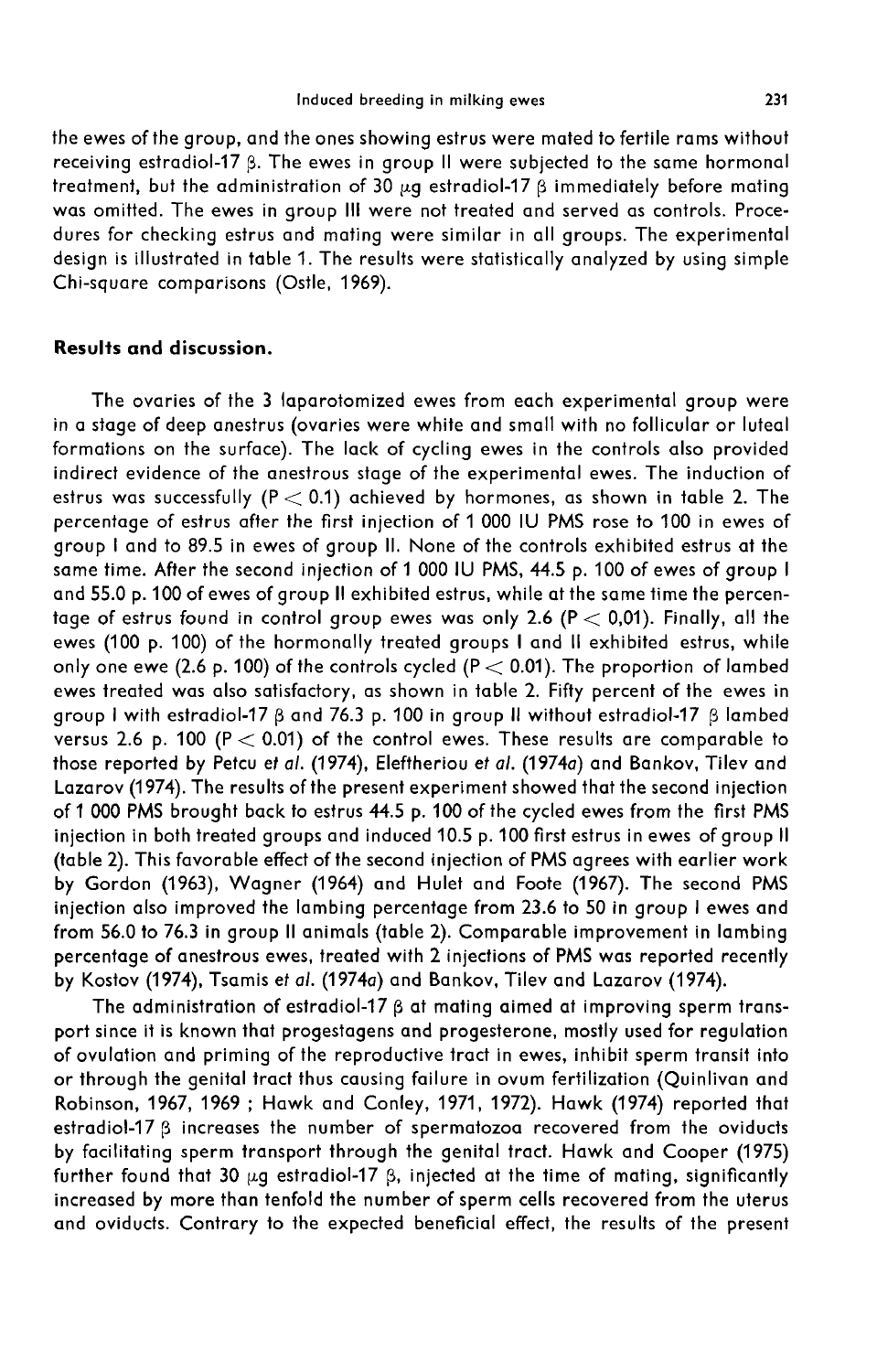|                |                                                                                                                           |                | After 1st PMS<br>injection                  |                     |                  |        | After 2nd PMS<br>injection                                                                                                                                      |                     | After 1st and 2nd PMS<br>injection     |                    |                  |
|----------------|---------------------------------------------------------------------------------------------------------------------------|----------------|---------------------------------------------|---------------------|------------------|--------|-----------------------------------------------------------------------------------------------------------------------------------------------------------------|---------------------|----------------------------------------|--------------------|------------------|
| group<br>No.of | treatment<br>Hormonal                                                                                                     | No. of<br>ewes | exhibition<br>Oestrus<br>mating<br>and<br>G | Lambing<br>(p. 100) | cestrus<br>First | Return | Oestrus exhibition Total astrus<br>and mating<br>exhibition                                                                                                     | Lambing<br>(p. 100) | exhibition<br>Oestrus<br>mating<br>gup | Lambing<br>(p.100) | Prolifi-<br>cacy |
|                | Progesterone 375 mg ( <sup>1</sup> )<br>PMS 1 000 IU ( <sup>2</sup> )<br>Estradiol-17 $\beta$ 30 $\mu$ g ( <sup>3</sup> ) | $\frac{8}{2}$  | 100.0 <sup>a</sup>                          | 23.6ac              | 0                | 44.5   | 44.5ª                                                                                                                                                           | 58.8                | 100.0 <sup>a</sup>                     | 50.0 <sup>ae</sup> | 167.7            |
|                | Progesterone 375 mg $\binom{1}{2}$<br>PMS 1 000 IU $\binom{2}{2}$                                                         | 38             | 89.5a                                       | 56.0ad              | 10.5             | 44.5   | 55.0ª                                                                                                                                                           | 47.6                | $100 \cdot 0^a$                        | 76.3af             | 163.7            |
|                | Controls <sup>(4)</sup>                                                                                                   | 38             | 0.0 <sup>b</sup>                            | 0.0 <sub>b</sub>    | 2.6              | °0     | $2.6^{b}$                                                                                                                                                       | 100.0               | $2.6^{o}$                              | 2.6 <sup>b</sup>   | 143.8            |
|                | ( <sup>1</sup> ) Silicone rubber i<br>32nd - (3) Injected i. m                                                            |                |                                             |                     |                  |        | implants for 14 days, subcutaneously. ( <sup>2</sup> ) Pregnant mare serum, injected twice i. m. at day 14th (day implant withdrawal) and<br>immodiately before |                     |                                        |                    |                  |

Oestrus exhibition (p. 100) and lambing percentage of milking ewes, treated hormonally and mated during estrous period

TABLE 2

32nd.  $\binom{9}{7}$  Injected 1. m. immediately before mating each ewe, after the first PMS injection only.  $\binom{4}{7}$  No treatment.  $\Gamma < 0.01$  for comparison a to b and c to d (same column).  $\Gamma < 0.05$  for comparison e to f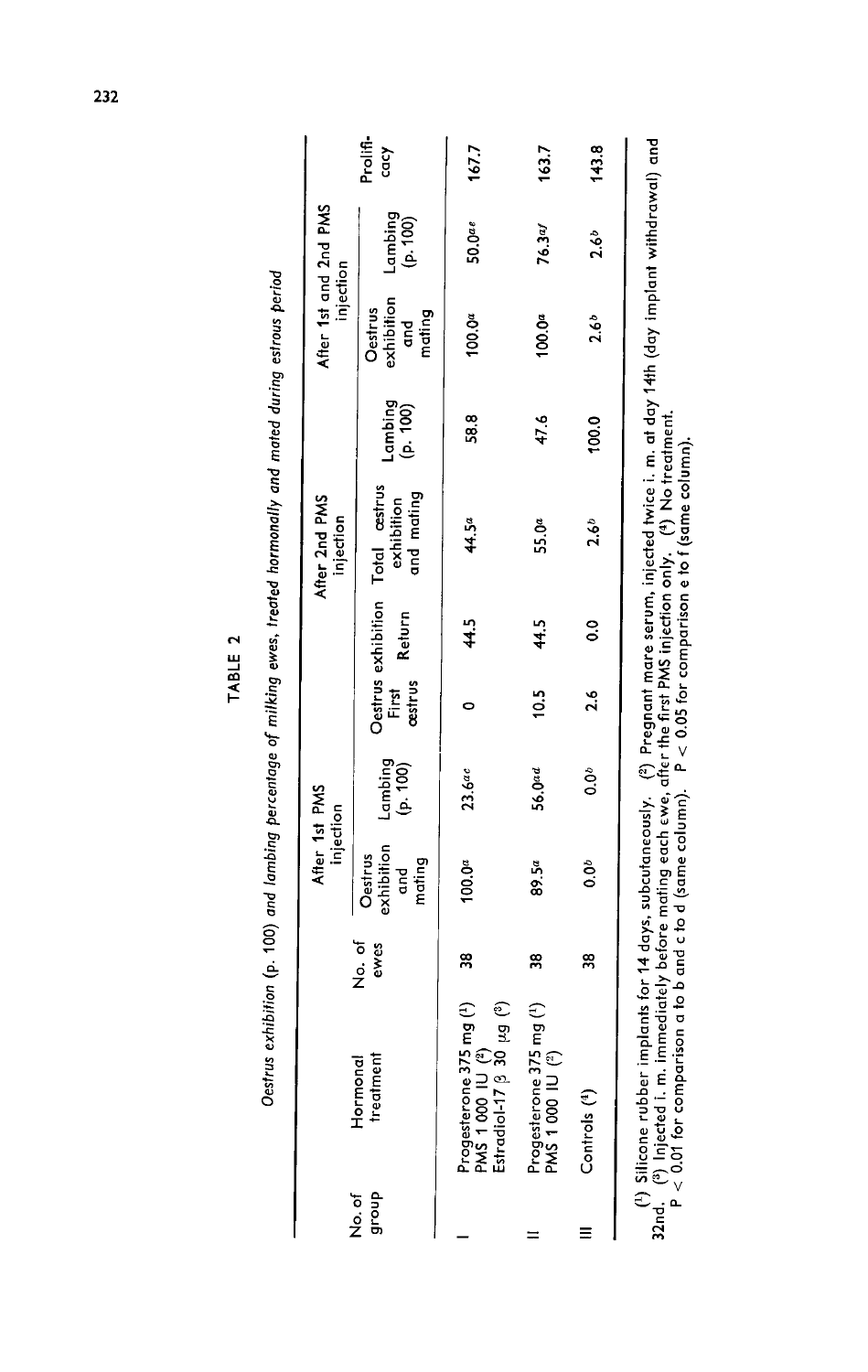experiment disclosed an adverse effect of estradiol-17 $\beta$  on the conception rate (table 2). Thus, estradiol-17  $\beta$  resulted in a significantly (P  $<$  0.01) lower conception rate in group I (23.6 p. 100) in comparison to group II (56.0 p. 100). A similar significant ( $P < 0.05$ ) adverse effect was shown on the total conception rate between groups I and II (50.0 versus 76.3 p. 100 respectively). However, the adverse effect of estradiol-17 ß on conception rate of ewes in group I was not shown at estrus mating after the second PMS injection when the administration of estradiol-17  $\beta$  was discontinued (47.6 p. 100 versus 58.8 p. 100 respectively). An adverse effect of estradiol was already observed by Pelletier and Thimonier (1973) who noticed a tendency (0,05  $<$  P  $<$  0.1) towards a reduced ovulation rate when 50  $\mu$ g estradiol benzoate was given 24 hrs after sponge withdrawal.

From the results of the present experiment, it seems that breeding milking ewes 2 months postpartum during the spring anestrous period, is satisfactorily feasible using progesterone implants with twice-repeated injections of 1 000 IU PMS.

> Recu en mai 1977. Accepté en septembre 1977.

Résumé. La combinaison du traitement progestérone-PMS avec de l'estradiol-17 ß a été essayée pour rétablir la fertilité des brebis laitières Karagouniko pendant la période d'anoestrus, dans les deux mois suivant l'agnelage.

Un total de 114 brebis a été divisé au hasard en 3 groupes de nombre égal. Les brebis et deux injections de 1 000 Ul de PMSG chacune ont été administrées à un intervalle de 16 jours. Juste avant la saillie de chaque brebis, 30  $\mu$ g d'estradiol-17  $\beta$  furent injectés, seulement aux brebis qui avaient manifesté des chaleurs après la 1<sup>re</sup> injection de PMS. Les brebis du groupe II ont reçu le même traitement sans estradiol-17 ß. Les brebis du groupe III ont servi de témoins.

Les pourcentages de brebis en estrus après la 1 $^{\text{re}}$  injection de PMS, la 2<sup>e</sup> injection de PMS et deux injections, ont été respectivement : pour le groupe 1 : 100, 44,5 et 100 ; pour le groupe Il : 89,5, 55,0 et 100 ; pour le groupe III : 0, 2,6 et 2,6. Les pourcentages d'agnelage ont été : pour le groupe 1 : 23,6, 58,8 et 50 ; pour le groupe Il : 56,0, 47,6 et 76,3 et pour le groupe III : 0, 2,6 et 2,6. Le nombre d'agneaux nés pour 100 brebis qui ont mis bas a été en moyenne : pour le groupe 1, 167,7 ; pour le groupe Il : 163,7 et pour le groupe Ili : 143,8.

Deux injections de 1 000 Ul de PMS à un intervalle de 16 jours après un traitement à la progestérone permettent 76,3 p. 100 d'agnelage ; 30  $\mu$ g d'estradiol-17  $\beta$  injectés immédiatement avant la saillie abaissent le taux d'agnelage à 50,0 p. 100.

#### References

- BANKOV N., TILEV K., LAZAROV G., 1974. Effect of some hormonal preparations on the induction of oestrus in sheep during the anoestral period. Proc. Symp. Physiopath. Reprod. art. Ins., 76-81.
- COGNIE Y., CORNU C., MAULEON P., 1974. The influence of lactation on fertility of ewes treated during post-partum anoestrus with vaginal sponges impregnated with FGA. Proc. Symp. Physiopath. Reprod. art. Ins., 33-36.
- COGNIE Y., HERNANDEZ-BARRETO M., SAUMANDE J., 1975. Low fertility in nursing ewes during the non-breeding season. Ann. Biol. anim. Bioch. Biophys., 15, 329-343.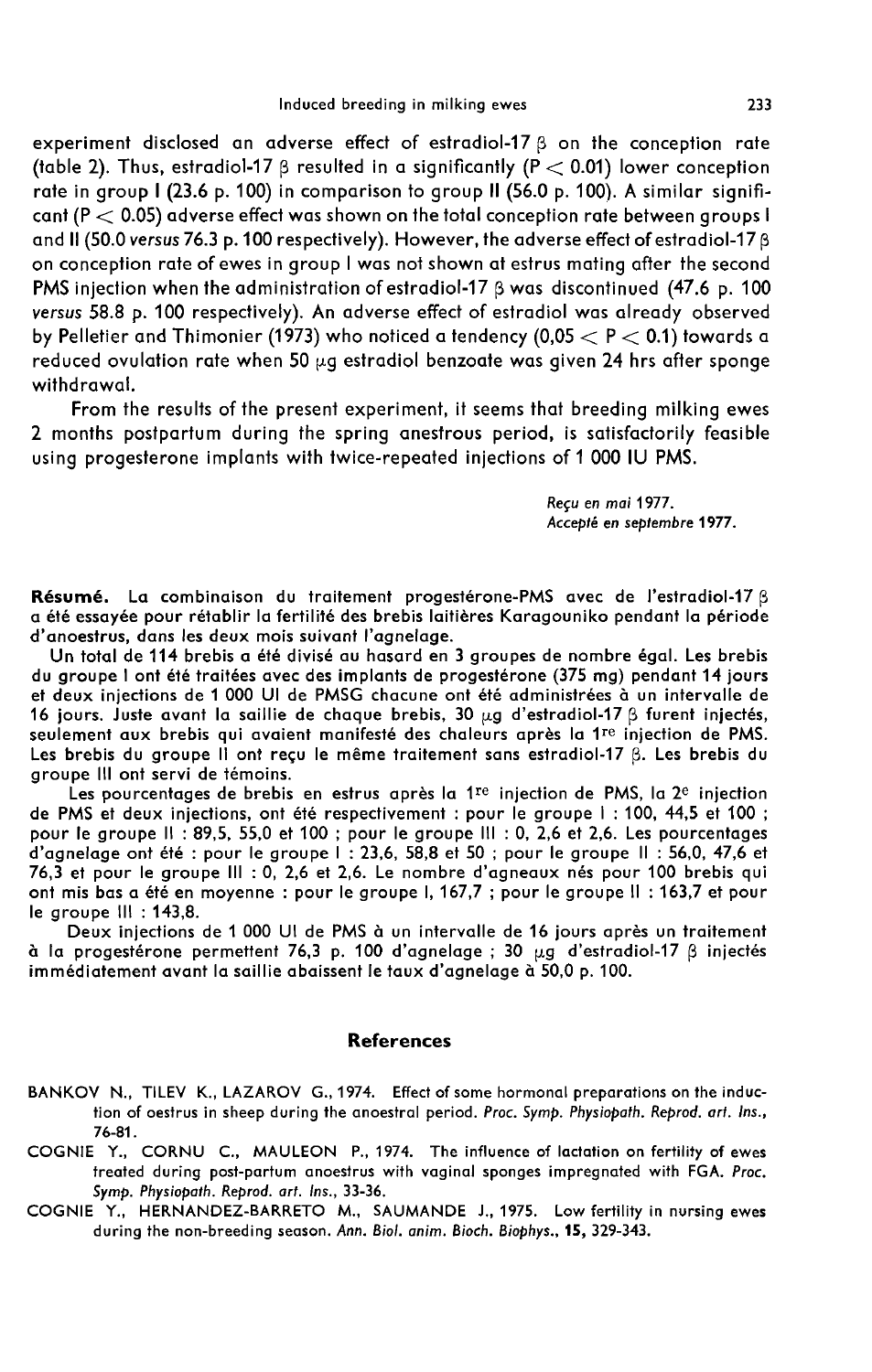- COOP 1. E., 1966. Effect of flushing on reproductive performance of ewes. *J. agr. Sci.*, 67, 305.
- ELEFTHERIOU E., MARGARITIS I., SEMADOPOULOS V., SAMOUELIDIS S., 1974a. Conception rate after natural service and A. I. in sheep following oestrus synchronization by using progesterone and PMSG during anoestrus. Proc. Symp. Physiopath. Reprod. art. Ins., 66-69.
- ELEFTHERIOU E., MARGARITIS J., SAMADOPOULOS V.,1974b. Observations on the influence of progesterone and PMSG on the ovulation of sheep during anoestrus. Proc. Symp. Physiopath. Reprod. art. Ins., 82-87.
- GORDON 1., 1963. The induction of pregnancy in the anoestrous ewe by hormonal therapy. 111. The use of repated progesterone-pregnant mare's serum therapy. *J. agr. Sci.*, 60, 67-70.
- GORDON 1., 1975. The use of progestagens in sheep bred by natural and artificial insemination. Ann. Biol. anim. Bioch. Biophys., 15, 303-315.
- HAWK W. H., CONLEY H. H., 1971. Loss of spermatozoa from the reproductive tract of the ewe and intensification of sperm « breakage » by progestagen. J. Reprod. Fertil., 27, 339-343.
- HAWK W. H., CONLEY H. H., 1972. Investigation of sperm transport failures in ewes administered synthetic progestagen. J. Anim. Sci., 34, 609-613.
- HAWK W. H., 1974. Estrogenic effects on uterine motility in ewes. J. Anim. Sci., 39, 209-210 (Abstr.).<br>HAWK W. H., COOPER B. S., 1975. Improvement of sperm transport by the administration of
- estradiol to oestrous ewes. J. Anim. Sci., 41, 1400-1406.
- HULET C. V., FOOTE W. C., 1967. Induction of fertile oestrus in lactating and dry anoestrous ewes using oral progestrogens and repeated PMS treatment. J. Anim. Sci., 26, 545-548.
- HULET C. V., FOOTE C. W., PRICE D. A., 1967. Interaction of season and feed level on ovulation in ewes. J. Anim. Sci., 26, 944.
- HULET C. V., 1976. Effect of breed on lamb production in anoestrous ewes. J. Anim. Sci., 43, 290 (Abstr.).
- HUNTER G. L.,1968. Increasing the frequency of pregnancy in sheep. II. Artificial control of rebreeding and problems of conception and mainsemance of pregnancy during the post-partum period. Anim. Breed. Abstr., 36, 533-553.
- HUNTER G. L., VAN AARDE I. M. R., 1973. Influence of season of lambing on post-partum intervals to ovulation and oestrus in lactating and dry ewes at different nutritional levels. J. Reprod. Fert., 42, 1-8.
- KOSTOV L., 1974. Effect of some factors on the fertility of anoestrous ewes after hormonal therapy. Proc. Symp. Physiopoth. Reprod. art. Ins., 22-33.
- MARGARITIS I., SAMOUELIDIS S., SEMADOPOULOS V.,1974. Conception rate in sheep following oestrus synchronization by means of « silestrus » implants, map sponges and injection of PMS, during anoestrus. Proc. Symp. Physiopath. Reprod. art. Ins., 58-65.
- OSTLE B., 1969. Statistics in research. Iowa State Univ. Press.
- OTEL V., 1974. Synchronization of oestrus and ovulation in animals. Proc. Symp. Physiopoth. Reprod. art. Ins., 93-104.
- PELLETIER J., THIMONIER J., 1973. Comparison of the induced preovulatory LH discharge in lactating and dry sheep during seasonal anoestrus. J. Reprod. Fert., 33, 310-313.
- PETCU D., TIMARIU S., URSESCU A., OTEL V., 1974. Out of season induction of oestrus in sheep by hormonal treatment. Proc. Symp. Physiopoth. Reprod. art. Ins., 36-39.
- PETKOV K., SOKAROVSKI J., TOKOVSKI T., 1974. Provocation of oestrus during anoestrus period and fertility of sheep by using silestrus implants synchro-mate and PMS. Proc. Symp. Physiopath. Reprod. art. Ins., 18-22.
- POILAS S., TSAMIS C., COUTRAS A., HATJITHOMAS V., LIOSSIS G., 1974. Induction of fertile oestrus in ewes using intravaginal sponges and implants. Proc. Symp. Physiopath. Reprod. art, Ins., 46-52.
- QUINLIVAN T. D., ROBINSON T. J., 1967. The number of spermatozoa in the fallopian tubes of ewes at intervals after artificial insemination following withdrawal of SC-9880 impregnated intravaginal sponges, 177-78. In ROBINSON T. J., The control of ovarian cycle in the sheep, Sydney Univ. Press.
- QUINLIVAL T. D., ROBINSON T. J., 1969. Numbers of spermatozoa in the genital tract after artificial insemination of progestagen-treated ewes. *J. Reprod. Fertil.*, 19, 73-79.
- RAHMAN S. S., KITTS D. W., 1967. Hormonal control of reproduction in lactating and nonlactating anoestrous ewes. Can. J. Anim. Sci., 47, 65-69.